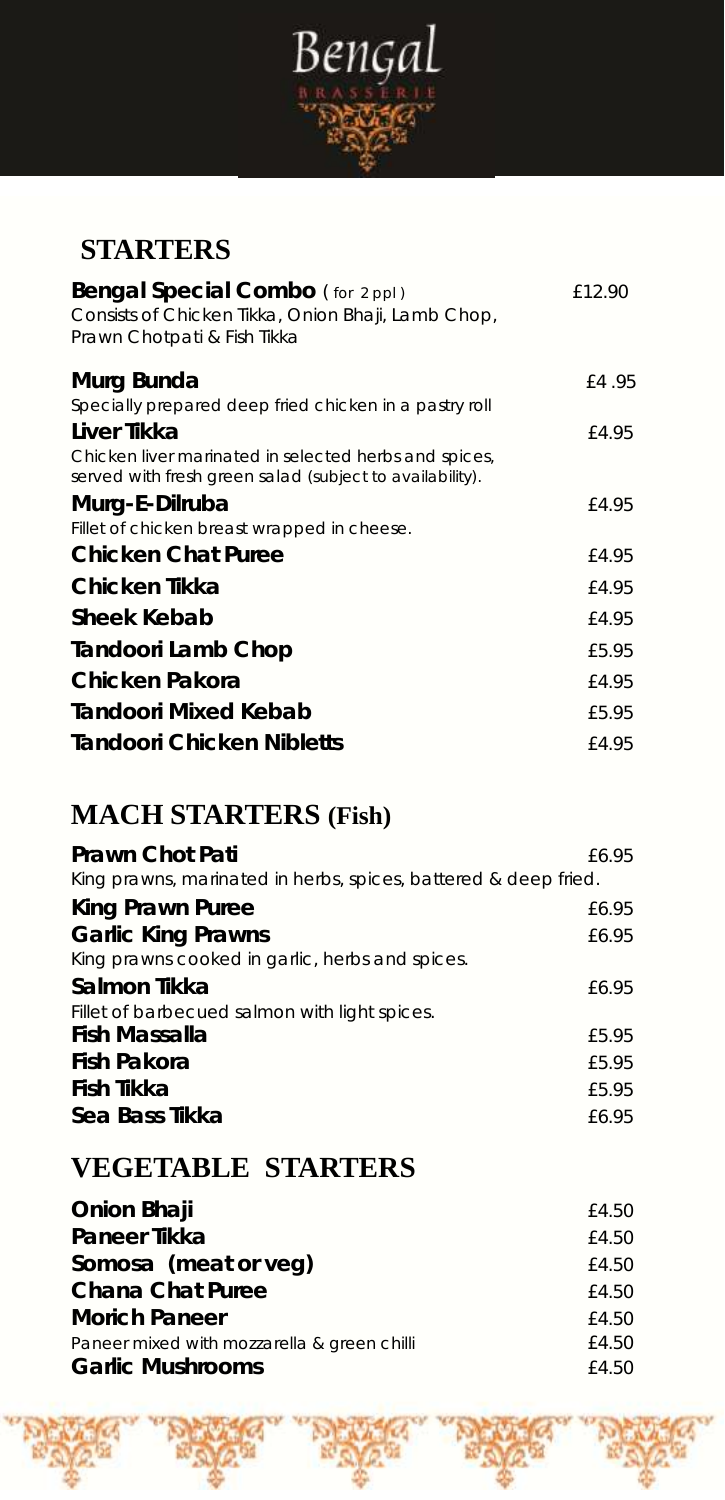

# **CONNOISSEURS** Choice

#### **Special Tandoori Mixed Cocktail** £12.95 A combination of tandoori chicken, chicken tikka & king

prawns fried with spiced onion, served on a plate of fresh green salad & rice.

**Murgh or Gosth Bengal Spice** £12.95 Barbecued chicken or lamb cooked with onions, red chillies & prepared to a true Bengali recipe, Served with salad & rice.

### **King Prawn Nawabi** £14.95

Whole king prawns marinated with special herbs & spices, tenderly cooked & garnished with salad & served on a plate with pilau rice.

### **Salmon Dubhaja** £13.95

Fillet of salmon marinated in selected spices, gently cooked to perfection. Served with salad and pilau rice.

### Lamb Chop Laziz **Election Chop Laziz**

This is one of the royal traditional dishes of Bengal - lamb chop marinated & cooked with chefs' secret combination of herbs & spices,a special treat to please yourself. Served with fresh green salad & pilau rice.



A speciality dish cooked with absolutely no oil or fats, just water & its own stock with garlic, ginger, onions, herbs & spices. This is a must for all health conscious diners. (Please order the strength of curry you require)

| Chicken or Lamb | £10.95 |
|-----------------|--------|
| Vegetable       | £9.95  |
| King Prawn      | £13.95 |

#### **FOOD ALLERGY & INTOLERANCE**

If you have a food allergy, intolerance or sensitivity, please inform your server of this every time, upon arrival, before ordering any food or drink and they will be able to suggest the best dishes for you.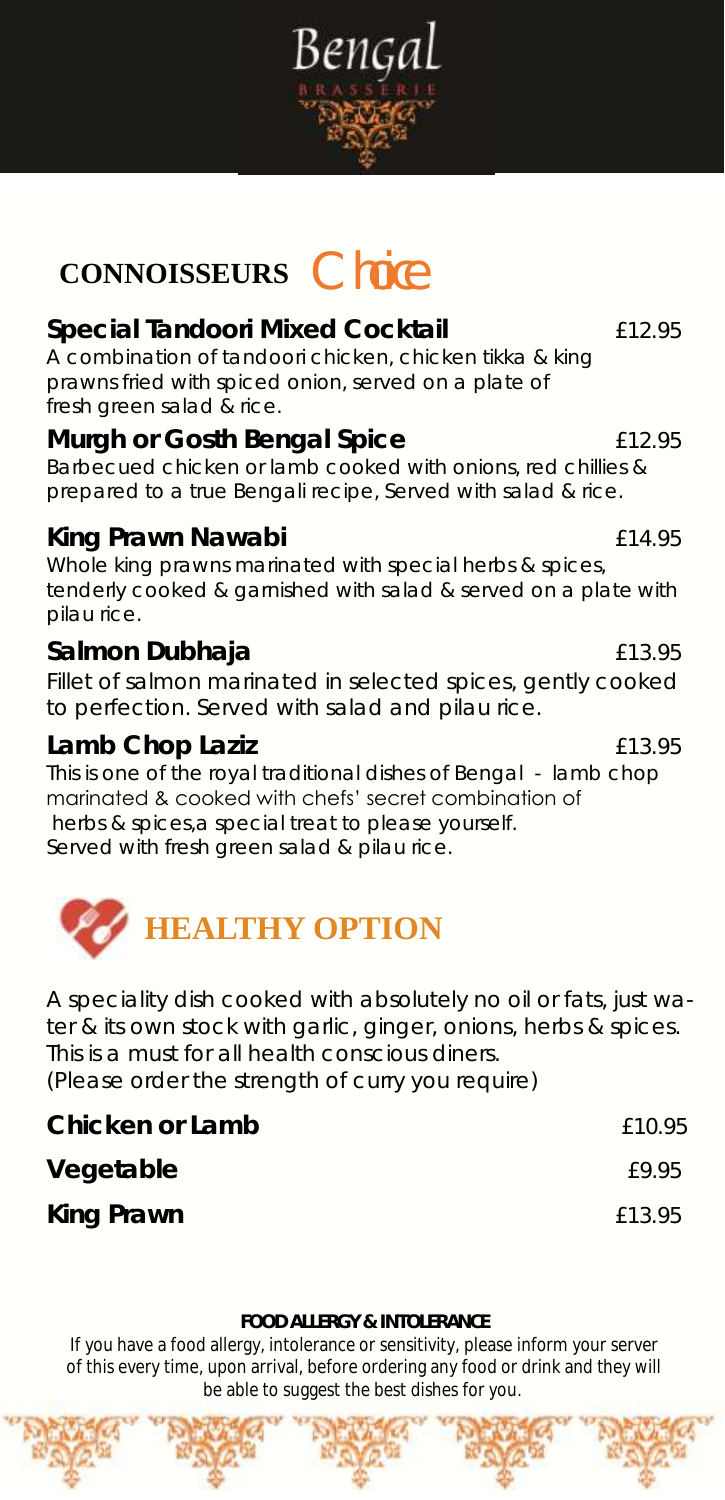

# **HOUSE SPECIALS**

#### **Mohoni**

Pan fried dish with fresh tomatoes, onion, peppers, garlic garnished With coriander & spring onions.

#### **Garlic Chilli** (hot)

Cooked with fresh garlic, green chillies & herbs in a thick sauce.

#### **Jalfrezi** (hot)

A stir fried dish with lightly braised onions, garlic, ginger, tomatoes & fresh green chillies.

#### **Naga Chilli** (hot)

Cooked with naga chillies in a thick sauce with selected herbs & spices.

#### **Sylheti** (hot)

A unique Bengal dish from the provence of Sylhet, made from the finest ingredients & flavoured with fresh green chillies, cloves, cummin seeds, black pepper & garnished with coriander & spring onions.

#### **Balti**

A dish cooked to our chefs' own recipe & served in a special Balti pot.

#### **Kandahari**

A highly flavoured dish cooked with spiced mince meat in a thick sauce. (Please order the strength of curry you require).

#### **Achar**

Tender cuts of meats braised with mango chutney & pickles, giving a rich sweet & sour taste - *a speciality dish of Bengal Brasserie*.

#### **Saag**

Cooked with spinach in a medium strength sauce with selected herbs.

#### **Special Patil Curry**

Patil curry is a traditional favourite, a mixture of spices are cooked with this particular dish & delicately prepared from our chefs' own special recipe. (please order the strength of curry you require).

#### **Multani**

Cooked in a highly spiced sauce with a variety of fresh herbs and spices. A minty taste with a touch of cream. Very highly recommended. (medium to mild).

#### **Rangila**

A highly flavoured spicy dish cooked in a thick curry sauce with tomato pieces and garnished with olive, spring onions & coriander.

#### **Chom Chom**

Cooked with potatoes & chickpeas in a medium strength sauce, garnished with coriander & spring onion.

 **Chicken £10.95 - Lamb £11.95 - King Prawn £14.95**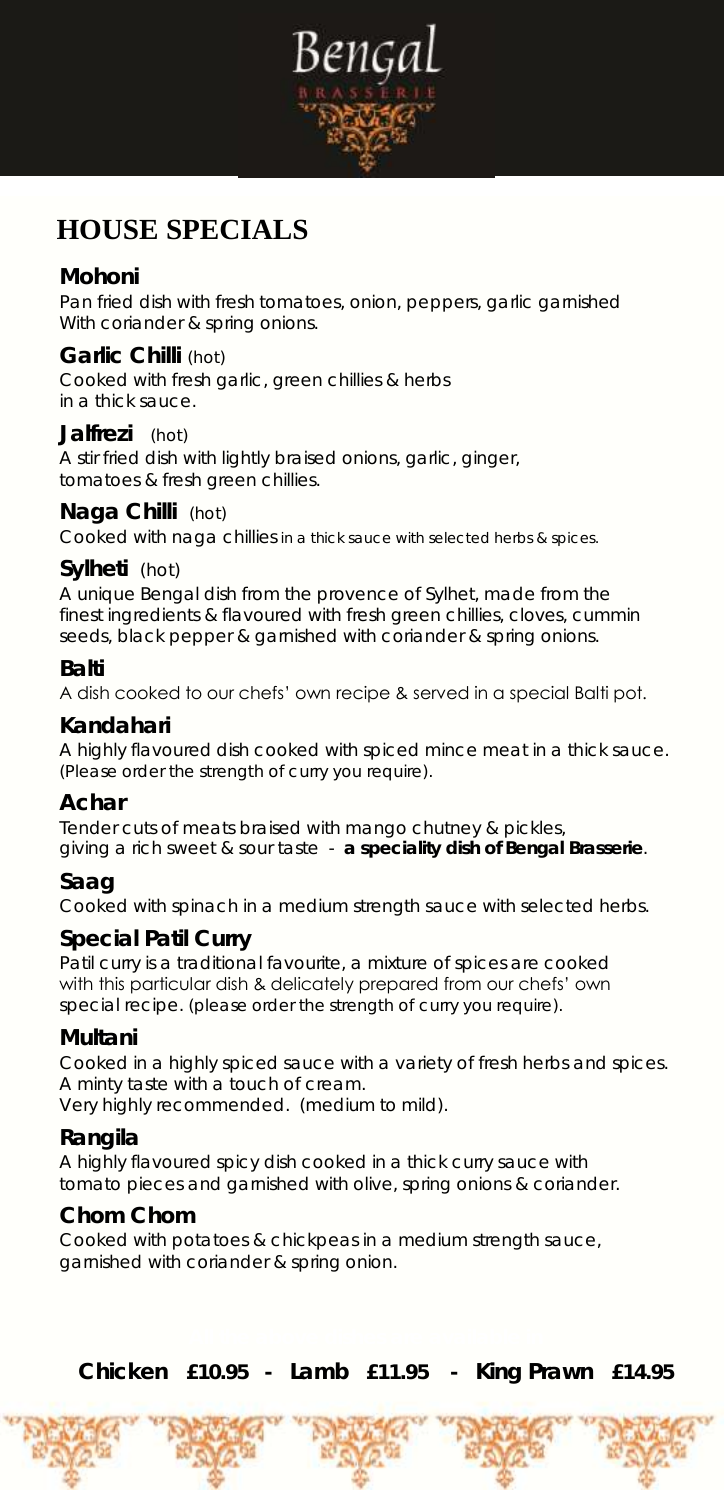

## **TRADITIONAL CHEFS' SPECIALS**

| Korai Chicken or Lamb<br>Tender pieces of meat cooked with fresh pieces of onion<br>& capsicum with green chillies & garnished with coriander.                                               | £10.95 |
|----------------------------------------------------------------------------------------------------------------------------------------------------------------------------------------------|--------|
| Chicken or Lamb Chilli Mosala<br>Tender pieces of meat cooked in a thick spicy sauce with<br>garlic, ginger, tomato with fresh herbs & spices, garnished<br>with coriander & green chillies. | £10.95 |
| Handi Gosht<br>Tender pieces of lamb cooked in a traditional style in a thick<br>rich dry sauce with a blend of spices, green chillies<br>& fresh coriander.                                 | £10.95 |
| Chicken Deshi<br>A traditional spicy curry. A true recipe for real authenticity.<br>Highly recommended by our chefs' own secret recipe.                                                      | £10.95 |
| <b>Bhuna Sheek Platter</b><br>Sheek kebab cooked in a thick spicy curry with fresh<br>green chillies, served on a platter & garnished with yoghourt,<br>coriander & olive.                   | £10.95 |
| <b>Bengal Special Mix</b><br>Chicken, lamb & potato pieces cooked in a lentil based spicy<br>curry sauce with fresh green chillies, coriander & selected<br>herbs & spices.                  | £10.95 |

### **BIRYANI DISHES**

A delicious dish originating from ancient Persia. Specially flavoured basmati rice prepared with the meat of your choice. All Served with a fresh curry sauce.

| King Prawn Biryani                                      | f 14.95 |
|---------------------------------------------------------|---------|
| Chicken or Lamb Biryani                                 | £11.95  |
| Bengal Special Mixed Biryani                            | £13.95  |
| A mixture of chicken tikka, lamb tikka and king prawns, |         |
| cooked with basmati rice in a traditional way.          |         |

#### **FOOD ALLERGY & INTOLERANCE**

If you have a food allergy, intolerance or sensitivity, please inform your server of this every time, upon arrival, before ordering any food or drink and they will be able to suggest the best dishes for you.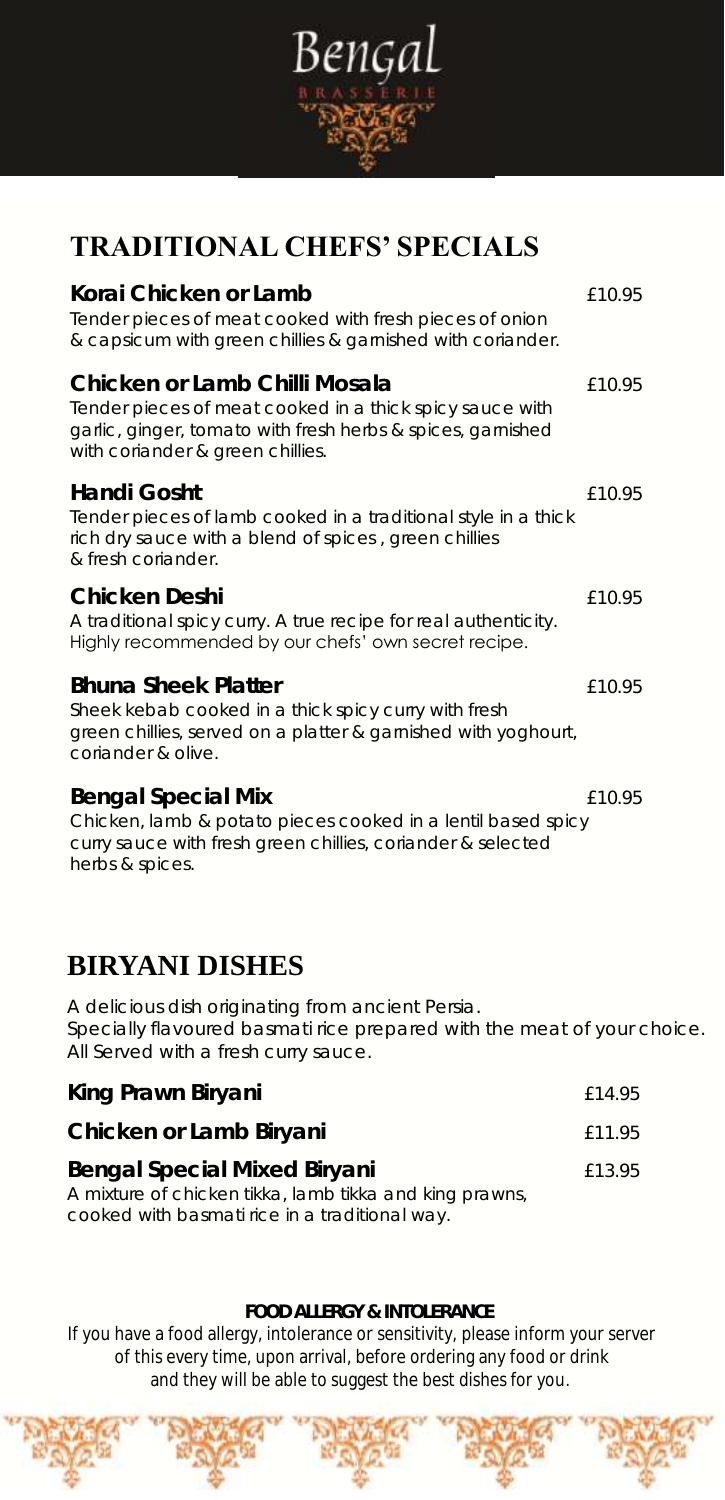

# **BENGAL FISH & SEAFOOD SPECIALITIES**

| Morich Mach (hot)<br>White fish cooked in a spicy sauce with garlic,<br>ginger, green chillies garnished with coriander.                                                           | £11.95 |
|------------------------------------------------------------------------------------------------------------------------------------------------------------------------------------|--------|
| Naga Chilli Mach (hot)<br>White fish cooked with Naga chillies in a thick sauce with selected<br>herbs & spices.                                                                   | £11.95 |
| * Tandoori Mach Massalla<br>White fish prepared in a delicately flavoured creamy sauce.                                                                                            | £11.95 |
| * Tandoori Golda Massalla<br>King prawns part cooked in a tandoori clay oven then simmered<br>in a delicately flavoured creamy curry.                                              | £14.95 |
| Emoni King Prawn<br>King prawns & potatoes cooked in a highly flavoured sauce<br>with a blend of herbs & spices garnished with tomato, green chillies,<br>fresh coriander & olive. | £14.95 |
| Garlic Chilli Mach (hot)<br>White fish cooked with garlic, green chillies & herbs in a thick sauce.                                                                                | £11.95 |
| Mach Jalfrezi (hot)<br>A stir fried white fish dish with lightly braised onions, garlic, ginger,<br>tomatoes & fresh green chillies.                                               | £11.95 |
| Mach Multani<br>Fish cooked in a lightly spiced sauce with a variety of fresh herbs<br>& spices. A minty taste with a touch of cream.<br>Highly recommended.                       | £11.95 |
| * Special Fish Bhuna<br>White fish pieces cooked with onions, tomatoes & garlic in a blend<br>of herbs & spices giving a dish of strong flavours.                                  | £11.95 |
| * Narikel Mach Spice<br>Fillet of white fish cooked with coconut, red chillies, garlic & ginger<br>which creates a medium spicy taste & garnished with coriander &                 | £11.95 |

spring onions.

#### NB. May find small bones in all fish dishes

### Symbol \* - states item contains nuts

The vegetable oil we use for cooking is made from genetically modified soya.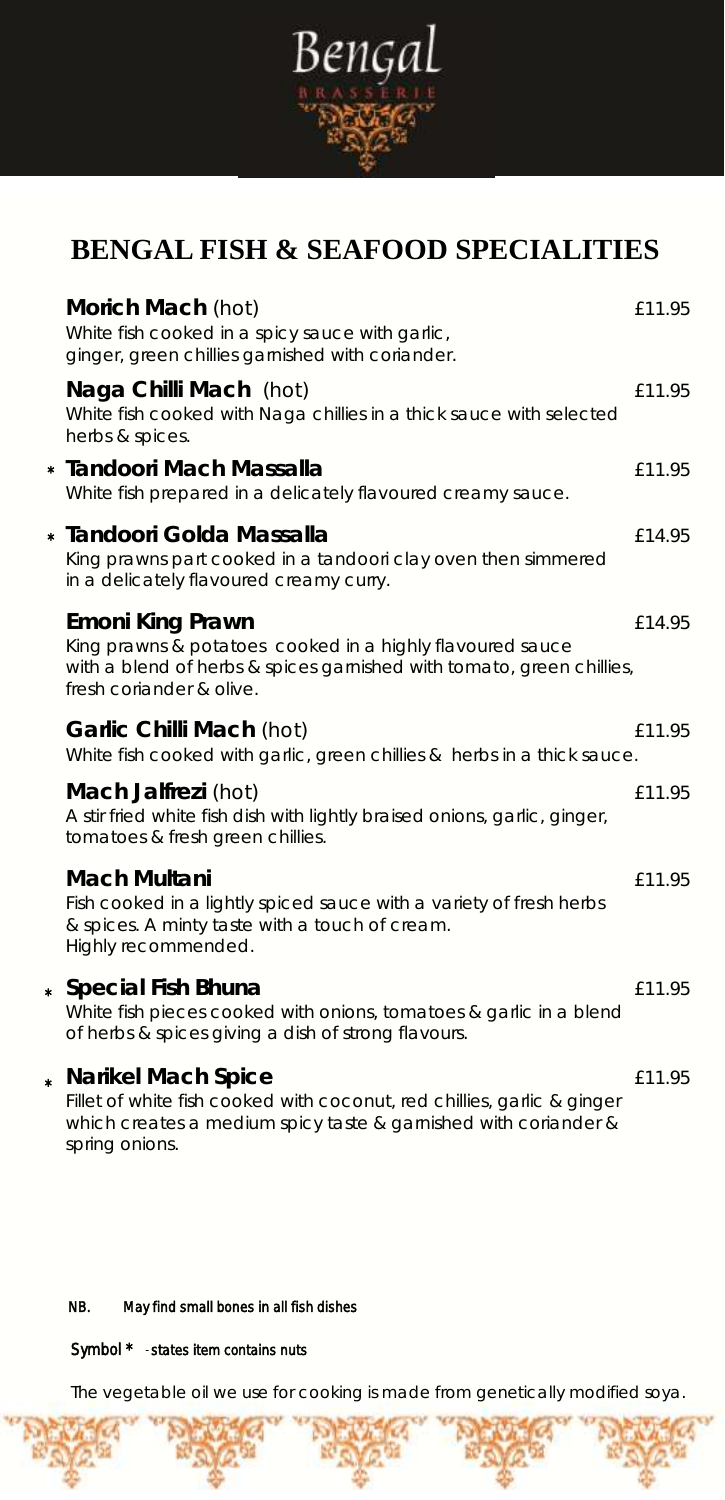

# **MILD SPECIALITIES**

| * Chicken Tikka Massalla<br>Barbecued chicken prepared in a delicately flavoured<br>creamy sauce.                                                      | £10.95 |
|--------------------------------------------------------------------------------------------------------------------------------------------------------|--------|
| * Makani Chicken<br>Barbecued chicken cooked in a mild creamy & cheese sauce.                                                                          | £10.95 |
| * Badami Chicken<br>Very mild creamy dish, cooked over charcoal with cashew nuts,<br>almond flakes, & poppy seeds (nutty but nice).                    | £10.95 |
| * Tandoori Butter Chicken<br>A traditional off the bone chicken, cooked with ghee, almonds,<br>fresh cream & tomato sauce.                             | £10.95 |
| * Modhu Chicken<br>Chicken cooked in a delicately flavoured sauce with mango,<br>pineapple, sultanas and almonds. Very mild curry with hints of honey. | £10.95 |
| * Korma Murgh Tikka<br>A mild creamy chicken tikka dish with coconut & almonds.                                                                        | £10.95 |

## **FAMOUS CURRY DISHES**

**Korma, Bhuna, Madras, Rogan Josh**, **Patia, Dupiaza, Vindaloo**. The above curries are cooked using a wide selection of traditional herbs & spices. Each dish is cooked to order and strength can be adjusted to suit individual requirements. **These dishes are available with either: Chicken or Vegetable E9.95 Lamb** £10.95 **Fish** £10.95 **King Prawn** £12.95

### **TANDOORI DISHES**

The Tandoor & Tikka dishes served at the Bengal Brasserie are meats that have been marinated, skewered & cooked in a clay oven. The following dishes are served on a hot sizzling platter with a side salad and the chef's own fresh mint sauce prepared daily for your pleasure.

| Chicken Tikka (off the bone)   | £10.95 |
|--------------------------------|--------|
| Tandoori Chicken (on the bone) | £10.95 |
| <b>Tandoori Mixed Grill</b>    | £13.95 |
| Chicken Shashlick              | £11.95 |
| Golda Tikka (King Prawns)      | £14.95 |
| Salmon Tikka                   | £12.95 |
| Shashlick Sea Bass             | £11.95 |
| Tandoori Lamb Chop             | E13.95 |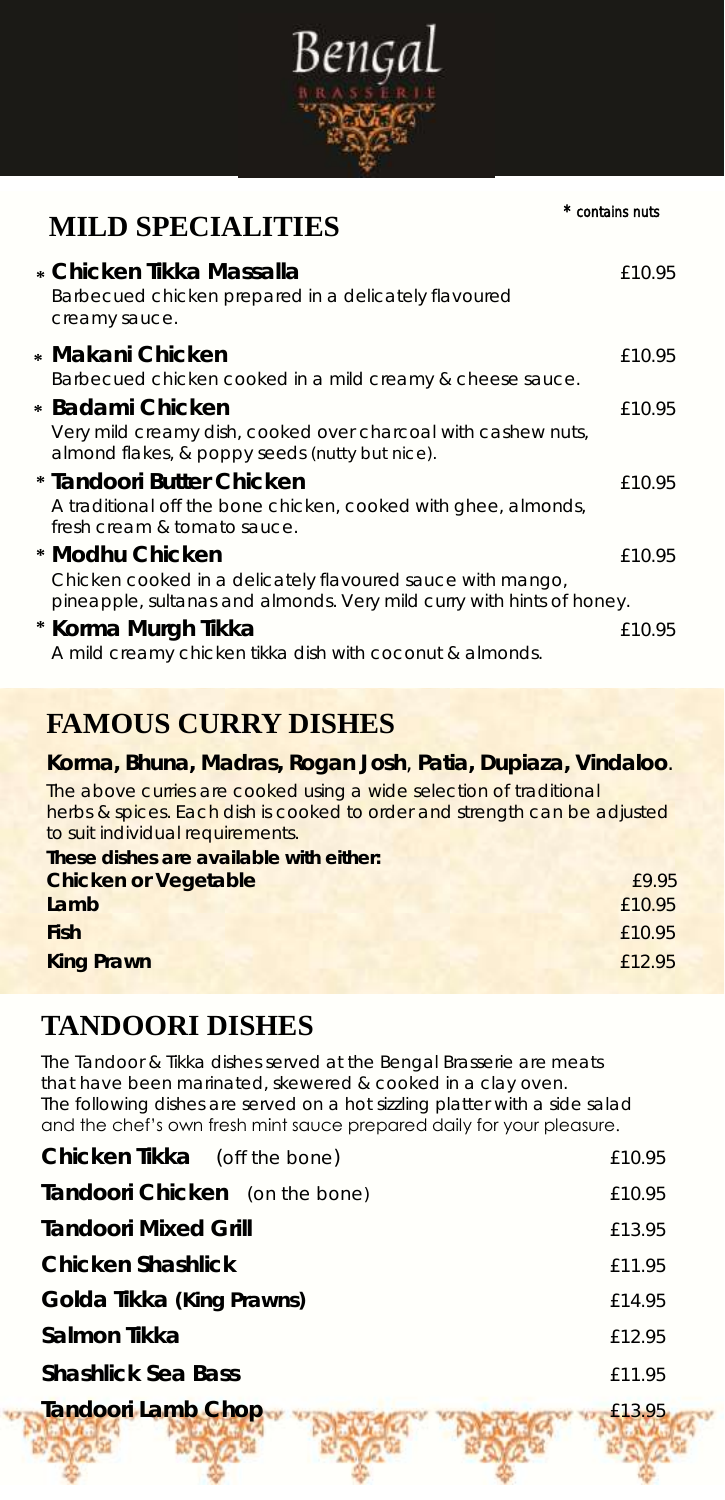

# **VEGETARIAN DISHES**

| Paneer Shashlik<br>Cubes of cottage cheese with grilled tomato,<br>capsicum & onion. A dry dish.                                                      | £9.95  |
|-------------------------------------------------------------------------------------------------------------------------------------------------------|--------|
| Aloo Jeera<br>Specially prepared potatoes cooked with cumin seeds, tomatoes,<br>onion, & coriander in a medium strength sauce,<br>a very savoury dish | £9.95  |
| Chilli Aloo Begun (hot)<br>Chopped aubergine & potato cooked in our chef's own spicy<br>sauce that includes green chillies & capsicum.                | £9.95  |
| Shabji Chameli<br>Aubergine, cauliflower, okra mixed in a curry with onion, garlic,<br>tomato & simmered with pickles that give a nice savoury sauce. | £9.95  |
| Shabji Balti<br>Mixed vegetables cooked to our chef's own recipe & served<br>in a special pot called a Balti.                                         | £9.95  |
| Korma Shathrangi<br>Vegetables in a creamy sauce with cashews, sultanas & dates.<br>A nutty & fruity dish.                                            | £9.95  |
| Vegetable Biryani<br>Vegetables cooked with Basmati rice served with a vegetable curry.<br>An old favourite                                           | £10.95 |
| Shabji Massalla<br>Fresh mixed vegetables prepared in a delicately flavoured<br>creamy sauce.                                                         | £9.95  |
| Paneer Saag Korai<br>Paneer cooked with spinach, onion, capsicum & green chilli,<br>garnished with coriander & spring onions.                         | £9.95  |
| Shabji Paneer<br>Mushroom, potato & peas cooked with cottage cheese in<br>a medium strength sauce.                                                    | £9.95  |
| Garlic Chilli Shabji (hot)<br>Mixed vegetables cooked with garlic, green chillies & herbs<br>In a thick sauce.                                        | £9.95  |
| Shabji Jalfrezi (hot)<br>A stir fried dish with lightly braised onions, garlic, ginger,<br>tomatoes & green chillies.                                 | £9.95  |
| Shabji Chom Chom (hot)<br>Potato & chick peas cooked in a medium strength sauce,<br>garnished with coriander & spring onions.                         | £9.95  |
| Bhuna Saag Aloo<br>Spinach & potato cooked in a highly flavoured medium strength<br>sauce & garnished with fresh coriander & spring onion.            | £9.95  |
|                                                                                                                                                       |        |

\* contains nuts

\*

\*

\*